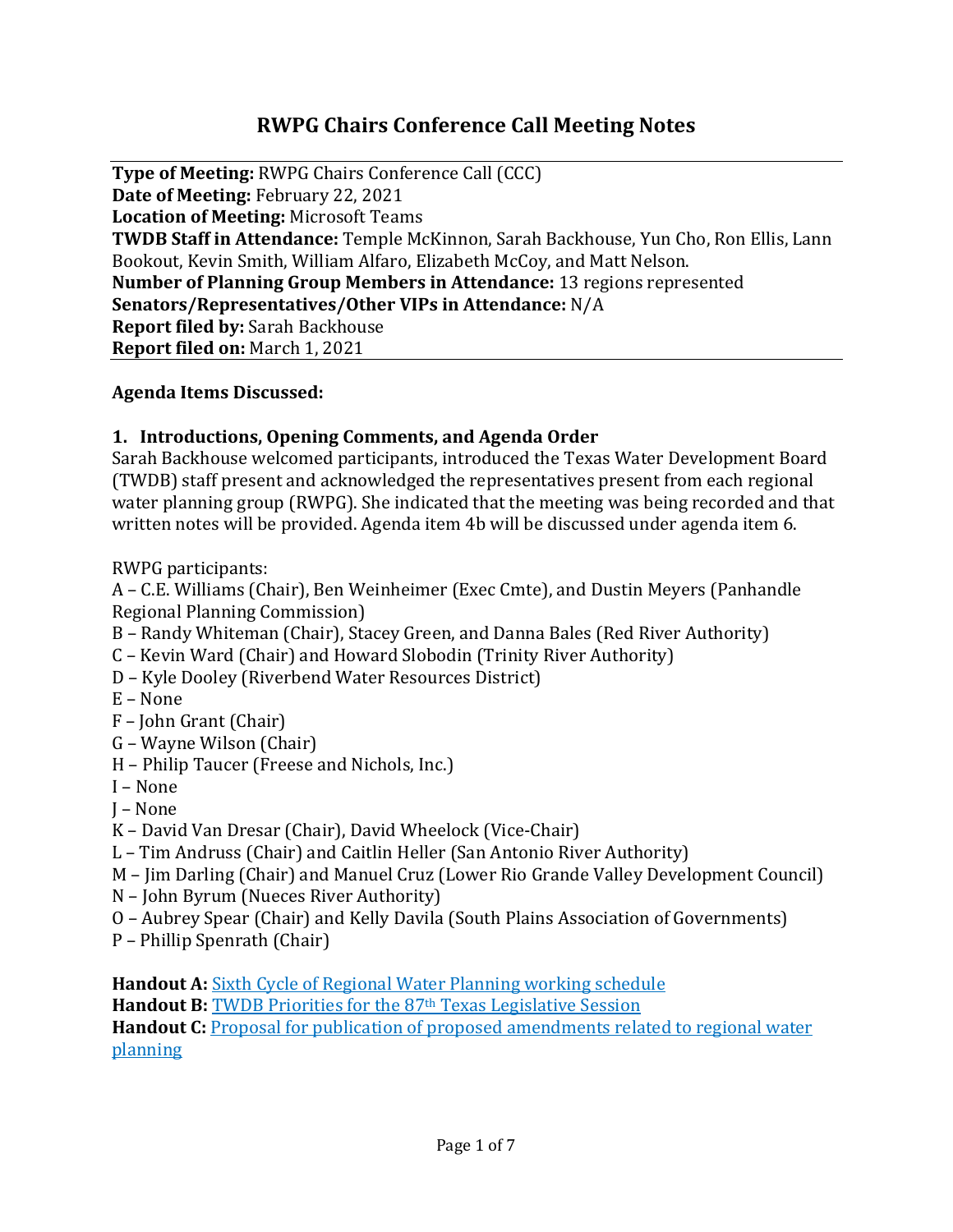# **2. Fifth Cycle Wrap-up**

Sarah Backhouse provided an update on wrapping up the fifth cycle of regional water planning.

- a) All plans approved 1/19
	- i. All 16 regional water plans were approved by the TWDB Board on January 19, 2021 and an email notification was provided to RWPG stakeholders. Plans are available on the TWDB's website.
- b) Final invoicing reminders
	- i. The deadline to submit any remaining payment requests is February 28, 2021 *(please note that this deadline was subsequently extended to March 29, 2021)*. The fifth cycle contracts expire at the end of March. Please submit any outstanding subcontract amendments or budget memorandums as soon as possible.

### **3. Interregional Planning Council**

Temple McKinnon provided the following update on the Interregional Planning Council  $(IPC)$ :

a) The IPC report was submitted to our Board last October. TWDB is in the process of implementing recommendations regarding several topics. Regarding communications best practices Sarah will discuss improvements later in the agenda. TWDB is implementing recommendations where we can, but some of them will take time and more information will be distributed to RWPGs this year for other recommendations. For example, we are aggregating policy recommendations from all regional water plans and will distribute that to the planning groups. The IPC report is on the TWDB website and it has been distributed to all planning group members. Enhanced interregional coordination recommendations will be implemented in your next scope of work with more deliberate and documented consideration of interregional project opportunities and potential issues. We will be soliciting further stakeholder input later this summer when we review our guidance principles taking into consideration some recommendations from the Council and regional water plan including how to plan for droughts worse than a drought of record. The Chair of the IPC was Suzanne Scott and has since left the Region L RWPG. Tim Andruss has been appointed to the IPC as Region L's representative. The IPC dissolves upon adoption of the next state water plan this summer. Following adoption of the state water plan, the nomination process will begin for the next council.

### **4. Regional Water Planning Program Updates**

Sarah Backhouse and Temple McKinnon provided updates on the following items:

- a) TWDB Regional Water Planning [website](http://www.twdb.texas.gov/waterplanning/rwp/planningdocu/2026/index.asp) demo
	- i. Sarah demonstrated where to find certain regional water planning information on the TWDB's website, including documents relevant to development of the 2026 regional water plans, RWPG meeting schedules, past regional water plans, educational information, the interregional planning council, and projections data.
- b) Working schedule for the 2026 Regional Water Plans [Handout A]
	- i. This item was discussed under agenda item 6.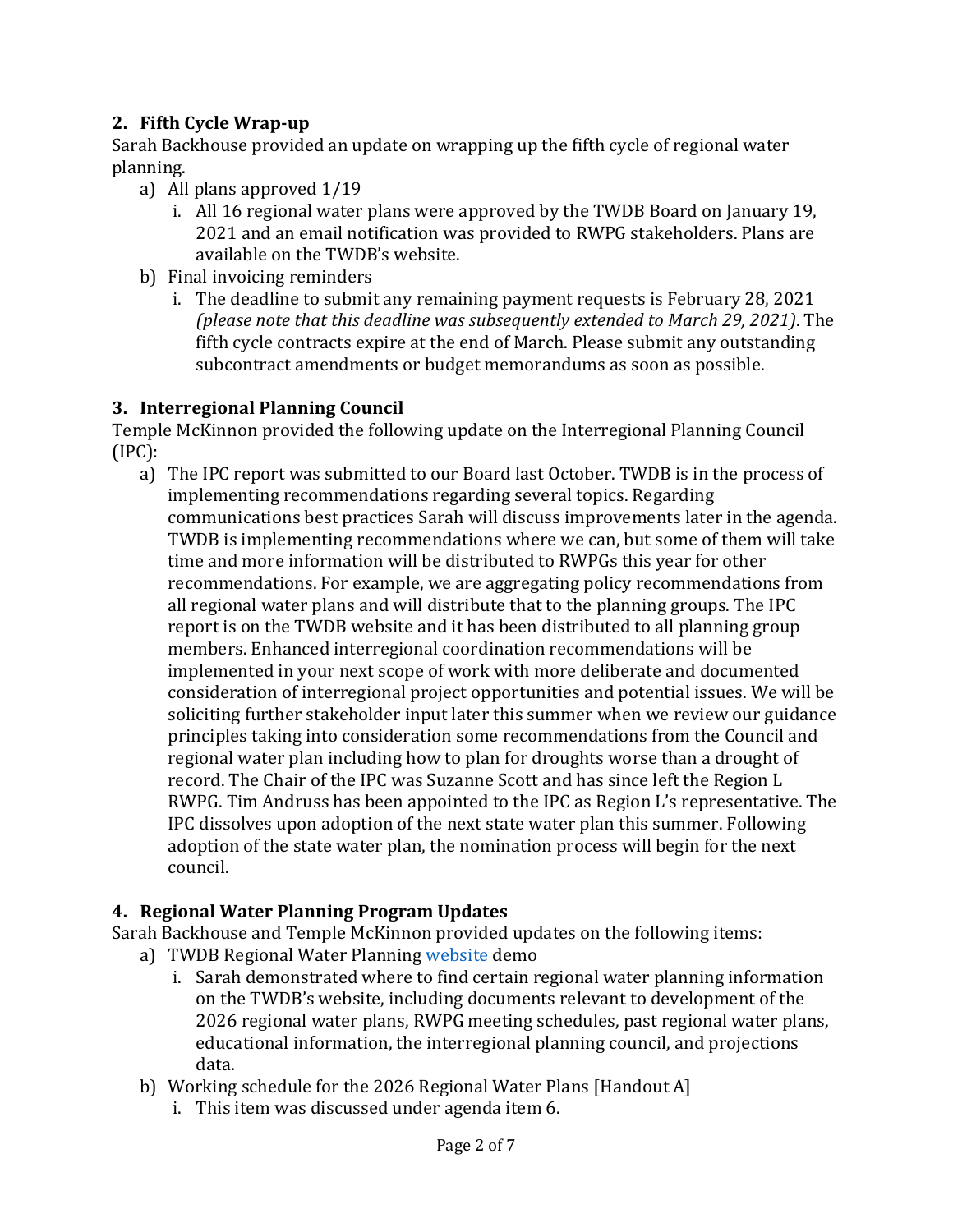- c) Input on communications
	- i. Communication and engagement with RWPG members was a big point of discussion among the best practices committee of the Interregional Planning Council. TWDB's planning program has made the following recent improvements 1) using a standard email [\(RegionalWaterPlanning@twdb.texas.gov\)](mailto:RegionalWaterPlanning@twdb.texas.gov) to provide broadcast program communications to RWPGs, 2) sending broadcast communications to all RWPG

members, rather than only the RWPG Chairs, administrators, and technical consultants, 3) posting copies of broadcast communications on the 2026 Regional Water Plan document webpage for reference. RWPG administrators will still be responsible for forwarding communications to members that do not have email addresses and should make sure to provide any updated email addresses to the TWDB.

- d) Member survey feedback
	- i. The TWDB intends to develop a RWPG member feedback survey this year similar to the survey that was provided at the end of the fourth cycle of planning. The survey solicited feedback on TWDB assistance, the implementation of planning, and administration of the planning groups. Example program improvements that were developed based on feedback from the last survey include the new member guide, best practices guide for RWPG administrators, and regional water planning frequency asked questions. Sarah welcomed input from the Chairs on survey topics.
- e) Regional Water Planning Area boundary review
	- i. The TWDB is required by statute to review the planning area boundaries every five years. The TWDB solicited public input on the boundaries last fall and did not receive any public comments. The TWDB Board meeting on the 25<sup>th</sup> will address confirming the existing boundaries.
- f) 2022 State Water Plan development
	- i. TWDB staff has been developing the draft 2022 State Water Plan. We anticipate taking the draft plan to the TWDB Board for approval to publish in April. Following Board approval, there will be a public comment period on the draft plan, prior to adopting the final version in the summer. We anticipate the release of the 2022 Interactive State Water Plan site to coincide with adoption of the final plan. There will be a public hearing associated with the draft state water plan, information will be provided in the public notice.
- g) TWDB Legislative Priorities Report [Handout B]
	- i. TWDB's Legislative Priorities Report is on the TWDB website. Three of the four recommendations to the Legislature involve regional water planning groups. Two of the recommendations remove the requirements for the infrastructure finance report (IFR) and the project prioritization. These are tasks typically completed towards the end of the planning cycle. House Bill 1905 has been filed and proposes removal of those tasks. The reasoning being that IFR served a means to assess financing needs in the years prior to the SWIFT program. However, with the development of SWIFT, the actual demand for that program is currently a better indicator of the need for state assistance for water supply projects. For project prioritization, the effort required for the planning groups to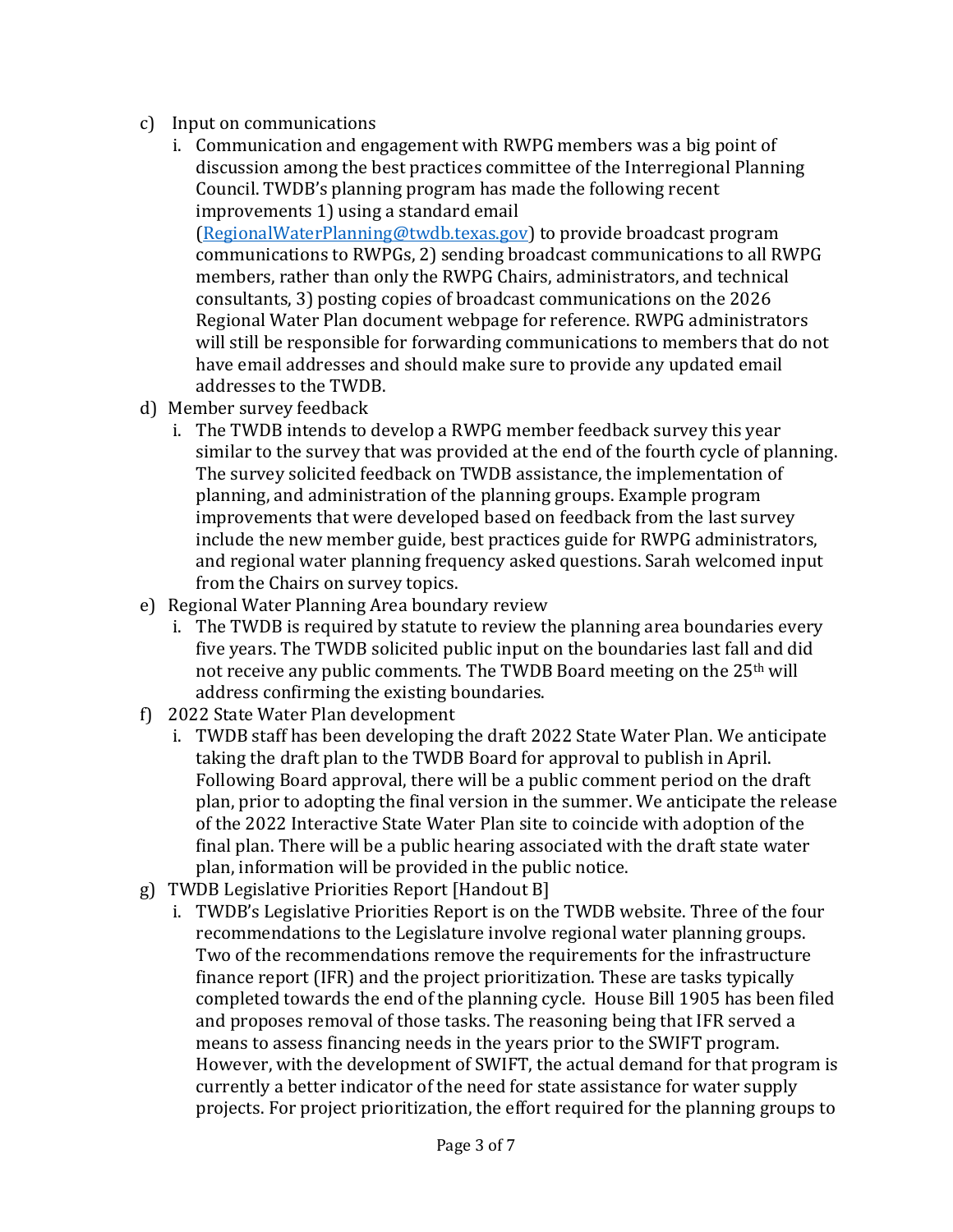prioritize projects was not proportionate to how the results are utilized in the prioritization for SWIFT purposes. This acknowledges limitation of resources and the use of best available information. The third item impacting planning groups is a request for additional funding for regional planning of about \$2.6 million per cycle, in addition to the baseline amount. Since 2009 there have been about 10 new requirements and enhancements have been added to the water planning process and over that same time period funding has remained at a consistent level. TWDB received feedback from planning group administrators and consultants on costs they have occurred and tasks that not sufficiently funded.

## **5. Regional and State Water Planning Rulemaking**

Sarah Backhouse provided an update on current and future rulemaking efforts:

- a) Current rulemaking for Regional Water Planning Grants and Public Notice and Participation [Handout C]
	- i. An email was provided to all RWPG members on 2/11 notifying them of this rulemaking. Chairs are encouraged to at minimum review the Board memo included in the email that highlights the proposed key changes. The attachments including the rule proposals include the specific changes.
	- ii. The key change to be aware of in Chapter 355 (Regional Water Planning Grant rules) is the allowance for limited labor costs for administrator staff. There will be limitations specified in the contract expense budget, and this will be a limited amount, especially to begin with, as we have not received any additional money specifically for this. Everyone needs to be aware that this expense would be coming out of the total funds for plan development. The RWPG or chair must also approve the use of such funds. Administrators are encouraged to coordinate with the chair and/consultants (if procured) on what funding is appropriate to be set aside in your regions.
	- iii. The notice and public participation rules were revised to streamline the requirements and where we could make them more consistent with the new flood planning rules. We've received feedback over the years that this rule section has been confusing and hard to follow. Comments from administrators that work on the public notices would be appreciated if there are still unclear aspects. A few key proposed changes to be aware of include increasing the minimum notice for regular meetings from three to seven days, revising the public comment period on the draft regional plans so that there is one 60 day comment period for the public and agencies (TWDB's 120 day timeline is not revised by this change), and the proposal removes the 30-day notice associated with the Board taking action on funding applications.
	- iv. These rules will be posted in the Texas Register on Friday, February 26th, and there will be a comment period open through March 29<sup>th</sup>.
- b) Upcoming rulemaking regarding State Water Planning Guidance Principles and other revisions to Regional Water Planning rules
	- i. We will be initiating another rulemaking this year regarding the state water planning guidance principles and any other updates necessary for regional water planning rules. There are 28 guidance principles in rule that guide the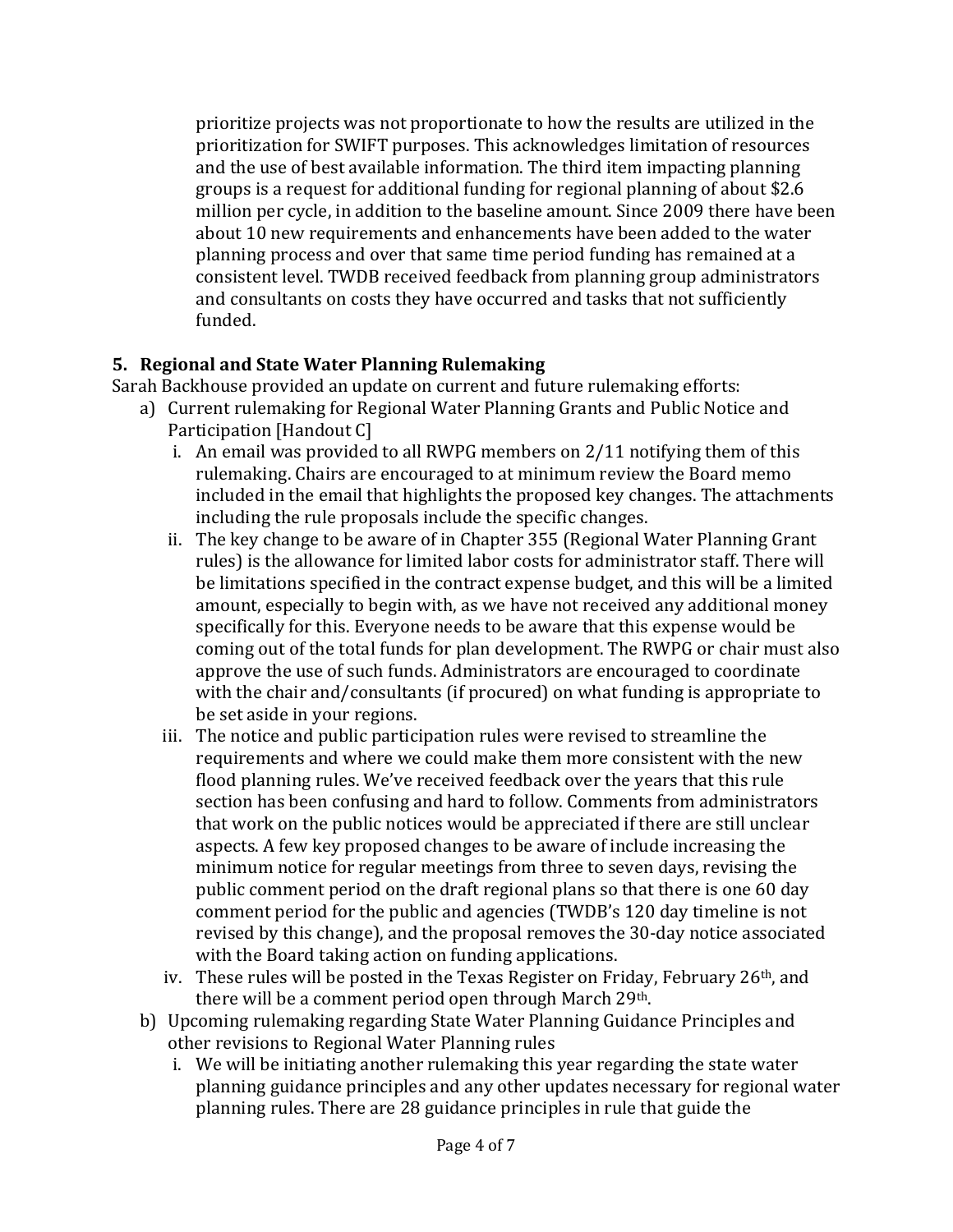requirements of the state and regional water plan development. We will be starting this effort with the solicitation of preliminary input from stakeholders prior to drafting any proposed rule revisions. The anticipated timeline to initiate stakeholder input is late March or early April. We also planning to hold a meeting with technical consultants for their input on technical aspects of the plan this summer.

# **6. Sixth Cycle of Regional Water Planning Initial Activities**

Sarah Backhouse and Temple McKinnon provided updates on the initial activities for the sixth cycle of regional water planning:

- a) Request for applications and initial contracting timeline
	- i. Sarah discussed the Sixth Cycle of Regional Water Planning working schedule [Handout A]
	- ii. We will be posting the Request for Applications on March  $12<sup>th</sup>$ . Once posted, TWDB will email the planning group administrators. The application period will only be open for 30 days, but we have streamlined the application components and the majority of the application will be compiling documents that the TWDB has prepared. For example, the scope of work, timeline, and the budget information will be provided by TWDB. The scope of work will include five initial tasks with funding allocated by a formula funding tool. The contracts will include budget flexibility that has been included in past cycles.
	- iii. We are still aiming to take the applications to the TWDB Board for approval to enter into contracts in June. August  $31<sup>st</sup>$  is the budgetary deadline to execute the contracts. There is currently a large and costly 30-day notice associated with the date the Board takes action on the funding applications. The current rulemaking proposes to remove this notice and planning groups are asked to hold off on posting this notice unless you receive guidance from TWDB to do so. Final rules are anticipated to be adopted in May and would be affective prior to contract action. Please don't hesitate to contact TWDB if you have any questions on the application or this notice.
- b) Initial contract tasks
	- i. Initial tasks will be projections, policy recommendations, planning area description, and public participation. The first set of data that TWDB will be releasing associated with projections will be in September, and the first deadline for planning groups to provide feedback to TWDB will be March 2022. Planning groups should be working towards procuring consultants so that technical work can begin later this year. TWDB will not be able to accommodate the use of sub-WUGs in the state water planning database this cycle. Resources will be focused on projections development following a new census. Discrete level of information may still be presented in by the region in the regional plans.
- c) Subcontractor procurement
	- i. Hearing questions on this at recent meetings. Each administrator must procure a consultant for the new cycle. The procurement method should follow the requirements of the political subdivision to enter into professional services.
- d) Expectations and guidance for pre-planning and coordination meeting
	- i. Another big point of discussion among with IPC was that interregional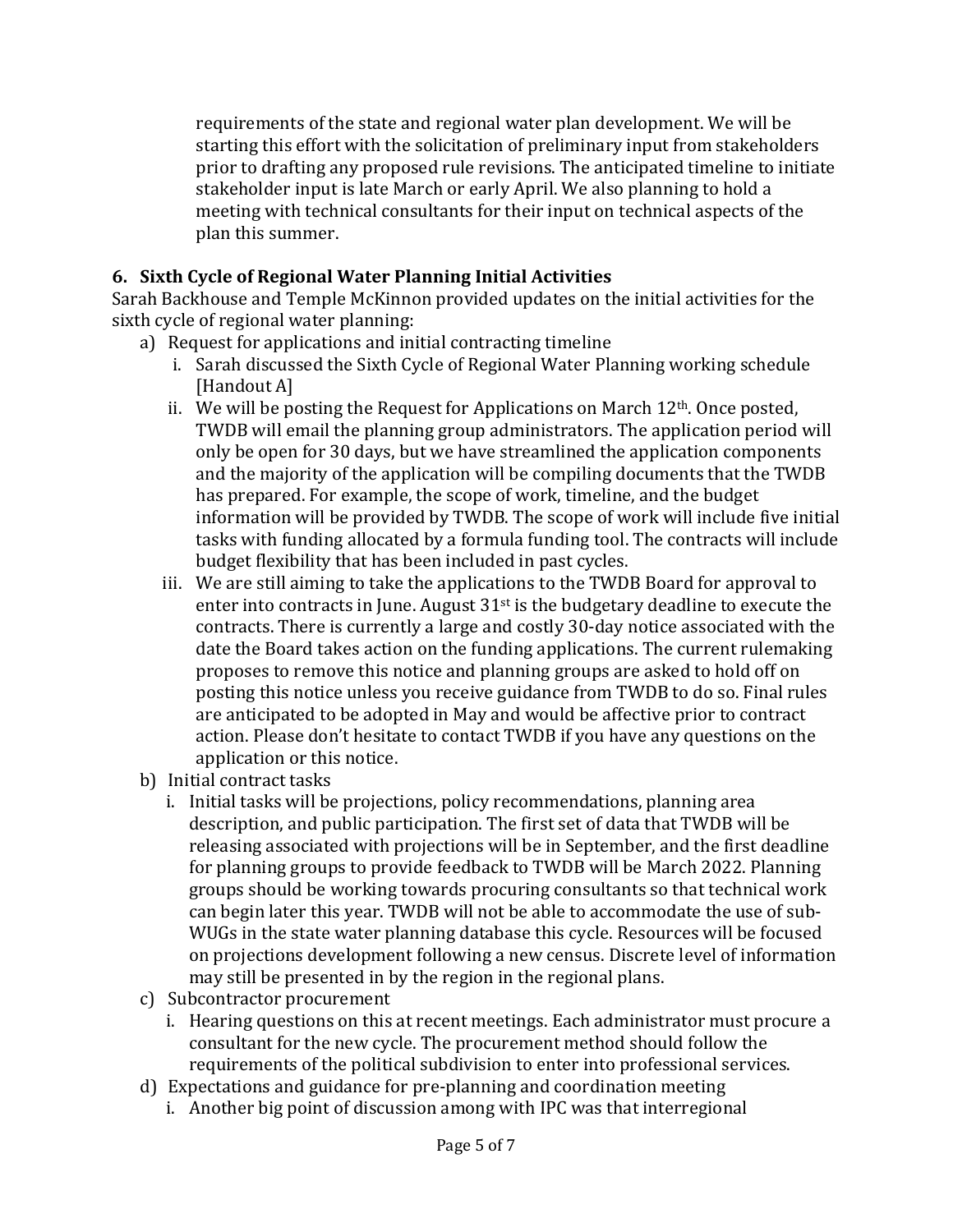coordination does not occur early enough in the cycle. There will be a few new requirements regarding documentation of interregional coordination this cycle, one of them being at the pre-planning meeting. At this meeting the planning groups must specifically consider identifying strategies that provide opportunity for coordination with other regions or identify issues that may lead to conflicts with other regions. The technical memorandum this cycle will require documentation of this effort and the final plan would identity strategies to start the interregional coordination discussion the following cycle.

- ii. To assist in this initial coordination effort, TWDB will provide all regions a list of strategies from the current plan that serve multiple regions as your starting point for discussion and we will provide some example discussion points, such as acknowledging which strategies will require interregional coordination, how the planning group will coordinate with other regions and/or sponsors, and how to involve liaisons in the process. TWDB will develop a one-pager to outline these requirements prior to these meetings occurring.
- iii. Since this task and meeting will involve technical work, the pre-planning meeting should not be held until at least the date that the TWDB board authorizes contracts this summer (anticipated in June). The TWDB is currently not under contract for sixth cycle work. TWDB will request an allowance for only public notices to be eligible for reimbursement from February to May. Following Board approval to enter into contracts, TWDB will provide the strategy data for interregional coordination. Pre-planning public input must also occur prior to any technical work commencing. It may also be in the planning groups interest to have procured your technical consultant prior to this meeting.
- iv. Planning groups should wait until at least June to hold the pre-planning meeting, TWDB will provide additional guidance on the interregional coordination task, public input on the 2026 RWP development should be the first item that the planning group addresses at the pre-planning meeting, and any other agenda items involving technical items may occur following that.
- v. Planning groups should also be mindful that this pre-planning meeting also has a 30-day public notice requirement, including publishing in a newspaper, and additional entities to be notified, as required by statute.

### **7. Chairs Discussion**

Sarah discussed the format of future Chairs calls and plans to keep using a virtual format to share documents visually. TWDB typically invites Chairs and Administrators for scheduling purposes and will continue to do so. Chairs are welcome to invite their consultants to listen, but we would prefer participation in these calls to be limited to the chairs or their administrators. Sarah asked the Chairs if they have any suggestions on topics or how to engage the Chairs on future calls. Temple suggested holding the next call before the end of the Legislative session. Jim Darling noted that the allowance to hold remote meetings for planning meetings has been helpful for planning group members and the public.

# **8. Wrap-up and next call topics and date**